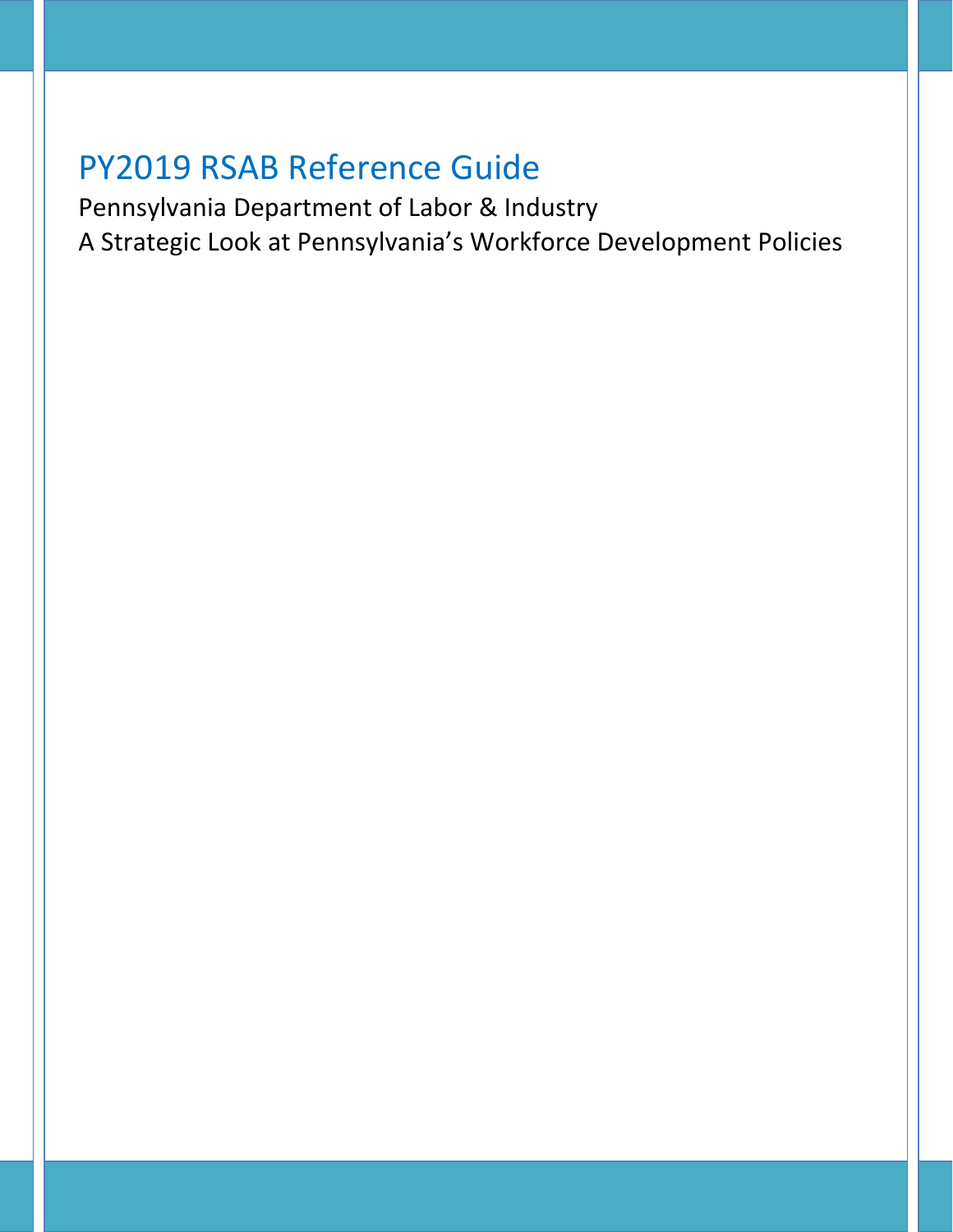The Workforce Innovation and Opportunity Act (WIOA) and it's implementing regulations require the collaboration of many federally funded workforce development-related programs. WIOA and those same regulations further stipulate that PA CareerLink® program partners [see *20 CFR 678.400* and *678.410*] share in the costs of the onestop system. The delivery of workforce development activities and services through partnerships, some of which are funded under different laws by various federal agencies, requires the uniform management of resource sharing methodologies for the paying and funding of allocable cost in the PA CareerLink<sup>®</sup> system.

The Bureau of Workforce Development Administration, or BWDA, is an administrative entity that provides governance and oversight as the designated entity to administer workforce development-related funds allocated to PA Department of Labor & Industry, or L&I. BWDA is tasked with ensuring policy and practice are aligned with WIOA and its promulgating regulations and applicable federal guidance. Accordingly, BWDA aligns L&I's workforce development policy and guidance with WIOA terminology and phrases in an on-going policy review process.

As part of the WIOA transition, BWDA released Workforce System Policy, or WSP, [No. 121-03 Memorandum of](https://www.dli.pa.gov/Businesses/Workforce-Development/Documents/MOU%20Guidance.pdf)  [Understanding \(MOU\) for the One-Stop Delivery System](https://www.dli.pa.gov/Businesses/Workforce-Development/Documents/MOU%20Guidance.pdf) in June 2017 that replaced the *Resource Sharing Agreement* with a new name for the agreement (i.e. MOU). WIOA revised MOU elements thus providing greater emphasis on program partner funding of the one-stop system. [see *20 CFR 678.500* and *678.700*]

**Note**: L&I is currently revising the *MOU of the One-Stop Delivery System* policy.

Each program year, Local Workforce Development Board, or LWDB, Directors and Fiscal Agent staff are requested to develop annualized PA CareerLink® (site-specific) budgets that become effective at the start of the new program year (i.e. July 1st). The annual one-stop center budget is denoted as the *Resource Sharing Agreement Budget*, or *RSAB*. Each RSAB will still be centered around a PA CareerLink® service site; however, each budget will account for all the program funding streams used to operate and support the local area's one-stop system activities, career services, infrastructure, shared costs and additional costs. Commonwealth policy, guidance, templates and other documents will be revised accordingly to reflect this new terminology.

The Program Year, or PY, 2019 RSAB Reference Guide supplements guidance provided with L&I's [Workforce System](https://www.dli.pa.gov/Businesses/Workforce-Development/Pages/Pennsylvania)  [Policy No. 03-2015 Financial Management Policy](https://www.dli.pa.gov/Businesses/Workforce-Development/Pages/Pennsylvania) and accompanying **Financial Management Guide**, or FMG. In the preparation for development of the RSAB, it is recommended to review FMG *Chapter 7: PA CareerLink® Resource Sharing*. The PY 2019 RSAB Reference Guide will prevail in the event of conflict between it and the FMG.

**Note**: L&I is currently revising the *Financial Management policy and FMG*.

**Note**: L&I is revising the *PY 2019 RSAB-FSR*.

If field staff require additional technical assistance please, submit questions to BWDA's PA CareerLink® Finance and Operations Resource Account, [RA-LI-PACL-FINOP@pa.gov.](mailto:RA-LI-PACL-FINOP@pa.gov)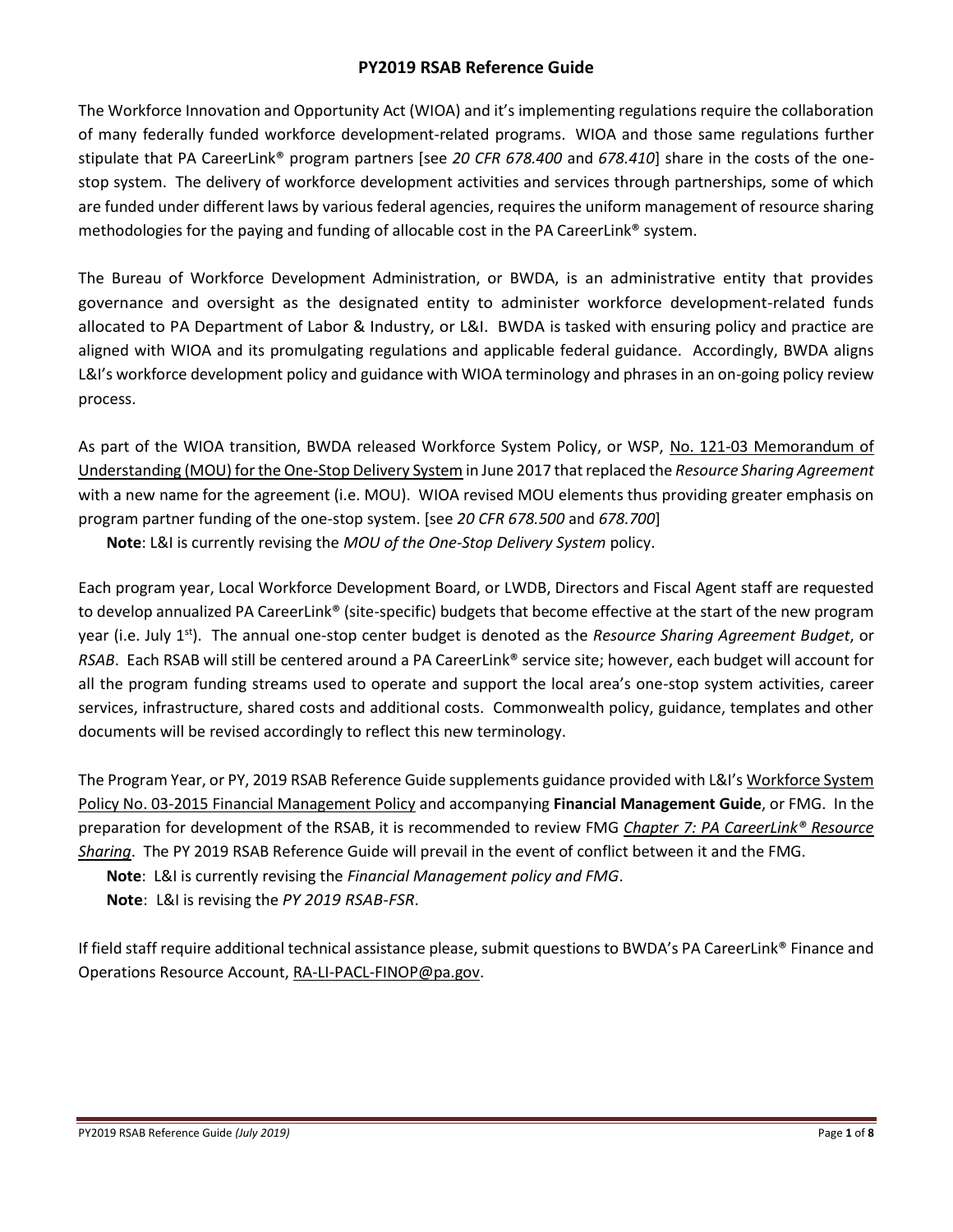## **RSAB SUBMISSION and REPORTING**

RSABs, one-stop staffing surveys and expenditure reporting must be submitted on prescribed L&I templates. Guidance and templates, including the PY 2019 RSAB template, are posted online with L&I's Workforce System [Policy No. 03-2015 Financial Management Policy.](https://www.dli.pa.gov/Businesses/Workforce-Development/Pages/Pennsylvania) The local area's proposed PY 2019 RSAB(s); Cost Allocation Reimbursable System, or CARS, drawdowns information; expenditures reported on the quarterly RSAB-Financial Status Reports, or RSAB-FSR; current staffing levels and negotiations with one-stop program partners will be evaluated and used to determine the proposed PA CareerLink® funding level for each LWDA.

## **The submission due date for the PY 2019 RSAB(s) is Monday, July 15, 2019.**

**Note**: The submission due date for the PY 2020 RSAB(s) will be May 1, 2020.

Local boards are responsible to ensure that submissions comply with L&I guidance and that current templates are used. RSABs, Staffing Surveys, RSAB-FSR and other supporting documentation must be submitted to BWDA's PA CareerLink® Finance and Operations Resource Account, [RA-LI-PACL-FINOP@pa.gov.](mailto:RA-LI-PACL-FINOP@pa.gov)

## **RSAB GUIDELINES**

It is critical that a local area team consisting of the local board, local fiscal agent staff, operator and each PA CareerLink® Site Administrator work together with all one-stop partners on PA CareerLink® funding. The local area team is responsible for ensuring that each PA CareerLink® workforce development system has the appropriate resources available to provide services and activities in accordance with PA's WIOA Combined Plan, as well as the WIOA regional/local plans. The subsequent discussions and/or negotiations between the local area team and the program partners, as always, should focus on the system; services; meeting the needs of employers, job seekers and other customers; and how the one-stop system can better meet customers' needs while recognizing budget constraints.

#### **Preparing a New RSAB:**

- 1. The local funding support analysis and partner negotiations of expected PA CareerLink<sup>®</sup> facility expenses should be based on previous year's expenditures and anticipated operational costs for the coming program year which should focus on the systemic workforce services required to meet the needs of employers, job seekers and other customers. In terms of state-level programs, it is these budget estimates that serve as the basis for the overall reserved state-level funding and subsequent local PA CareerLink® site-specific allocations and Notice of Obligations, or NOO.
- 2. When preparing the budget for a new PY, the final partner approved budget from the previous PY and received BWDA concurrence must be used to make the updates for the new PY budget. Each budget must reflect the previous year's final modified budget figures. For example, if the PY18 budget allocated \$100,000 initially, but there was a modification, use the modified budget as the basis of comparison against the PY19 proposed budget.
- 3. For local workforce development areas, or LWDA, that have multiple PA CareerLink® sites, the budget worksheets must be submitted in a single Excel workbook file that has a summary tab that aggregates all the information from the multiple PA CareerLink® sites.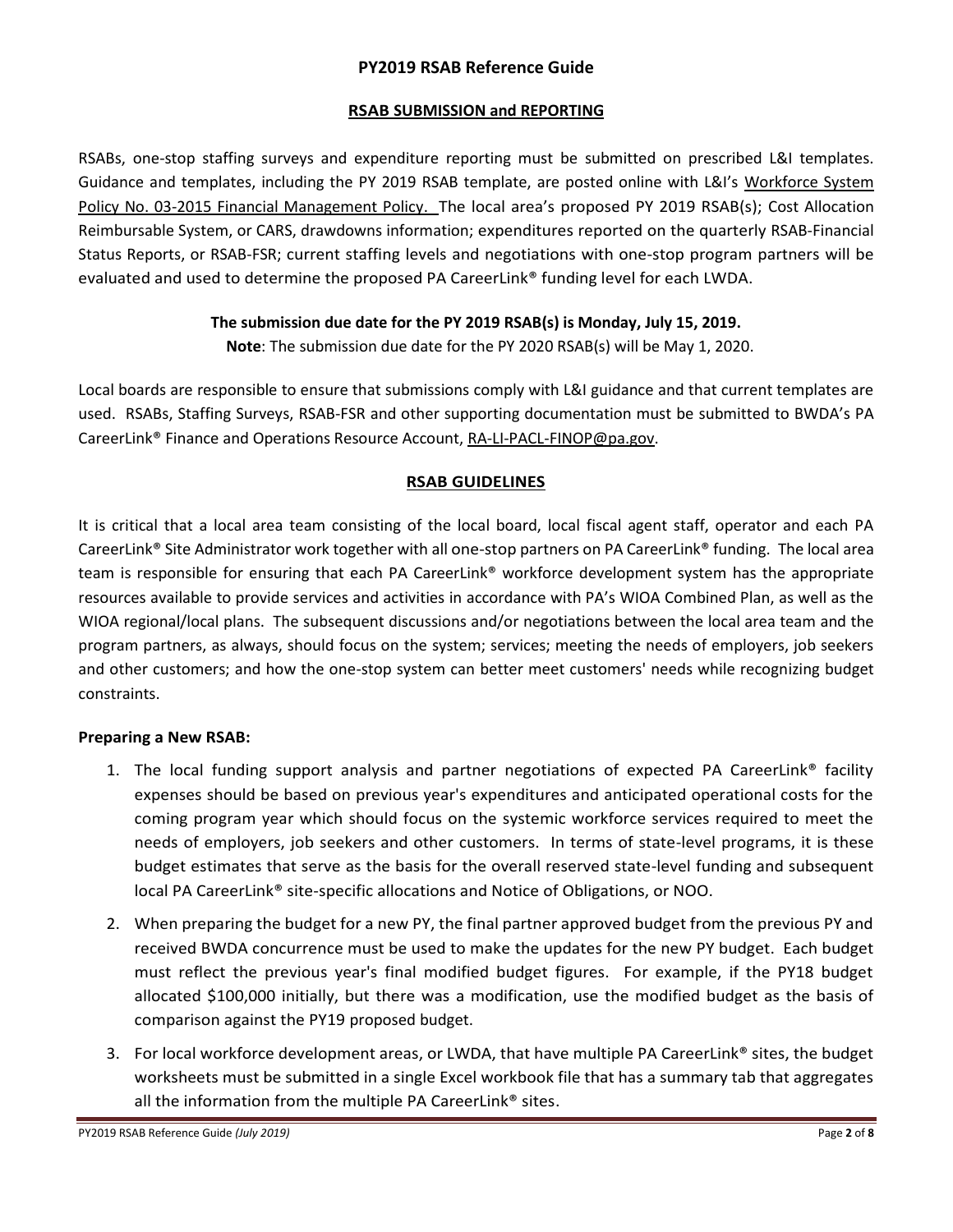**RSAB Modifications:** A modification to the budget may be needed for a variety of reasons, including, but not limited to changes to: one-stop partners (e.g. the addition or removal of a partner), method of allocation, and agreed upon shared costs. BWDA may require a modification due to other factors.

**Note**: In addition to the close-out, local areas are permitted two (2) optional modifications per year.

- 1. Periodic reviews and budget adjustments are expected. Descriptions of reasons for submission of a budget modification must be identified in the governing local area Memorandum of Understanding, or MOU. However, all partners are financially liable for all shared expenditures incurred as part of the budget as outlined in the MOU. For example, if a partner reduces staff during a given quarter, that partner is still liable for all shared costs until the budget open modification period occurs. At that point, the partner can then request the modification to reduce the number of FTEs which in turn would lower that partner's cost.
- 2. Modifications to the budget must be approved by the partners in advance to submission. In limited circumstances, BWDA may be able to unilaterally approve state-level partner modifications if given the authority to do so. The budget should be numbered to reflect the most current budget modification for the current fiscal year. For example, the original budget will indicate the budget's *Modification* section as blank; for subsequent modifications, a numbering sequence (e.g. "1", "2") must be annotated within the budget's *Modification* section*.*
- 3. An explanation of the budget changes must be provided within the budget's *Comments* section.
- 4. Line-item budget changes that do not affect the total budget amount do not require a formal modification. However, all partners must be provided with the necessary information reflecting the revision.

## **PREPARING THE RSAB TEMPLATE**

The L&I PY 2019 RSAB template may not capture the diversity in cost allocation methodologies; therefore, local boards and fiscal agent staff may propose methodologies for inclusion in the RSAB template revisions.

**Note**: Highlight (or change the font color to red) of any altered RSAB template row and/or column. RSAB template formulas must not be altered or deleted without identifying the changes that have taken place. If the local board has difficulty completing the RSAB template, including the use of additional cost allocation methodologies, then the local board must request technical assistance from BWDA's PA CareerLink® Finance and Operations unit.

## **Key Budget Sections**

**Shared Annual Costs (Part 1):** There are two major classes of shared costs. The first is One-Stop Center Infrastructure Costs [See *20 CFR 678.700*]; LWDBs are to identify the types of infrastructure related costs necessary to support the activities and services within the PA CareerLink® under two sub-categories *Facilities* and *Operations*. The second shared costs class is Additional Costs [See *20 CFR 678.760*]; one-stop partners must use a portion of their program funds to pay the additional costs under two sub-categories *Personnel* and *Services*.

1. Partner programs are required to dedicate funding for infrastructure and othershared costs. All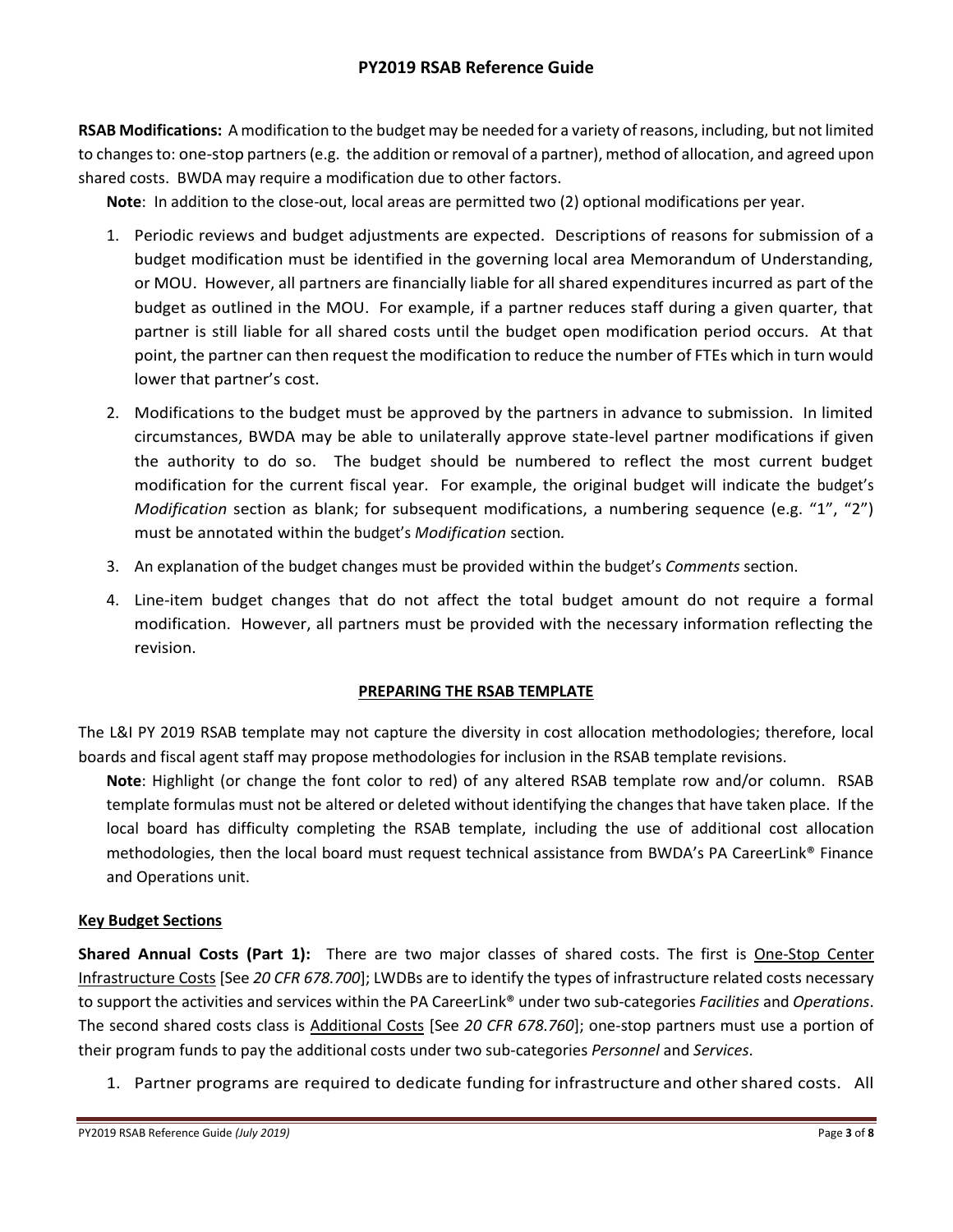costs benefiting all partner programs should be shared and reflected on the budget. Sites should review current procured items to guarantee cost effectiveness and ensure duplicative procurement is not taking place. For example, many offices have multiple postage meters and copiers. Partners should review the need for multiple devices and share costs whenever possible.

- 2. The PA CareerLink<sup>®</sup> partners will identify the types of shared costs necessary to support the activities and services within the PA CareerLink®. The team may further detail the definitions as applicable; however, shared costs must be defined as Facility/Building; Operations; Personnel/Staff and Services.
	- A. *Facility/Building*: Includes building rent, maintenance costs, utilities, building improvements, nonpersonnel costs (e.g. security or janitorial services) or any other similar costs related to the physical structure of the PA CareerLink®.
	- B. *Operations*: Includes costs associated with the operations of a business office and the delivery of services. These types of costs may include, but are not limited to: office/facility supplies, printing, marketing, outreach, memberships, subscriptions, communications and equipment leases.
	- C. *Personnel/Staff*: Includes staff salaries, fringe benefits, and staff travel.
		- 1) Salary is calculated based on the actual and/orestimated annualsalaries.
		- 2) The benefits are calculated based on historic or actual rates in relation to the total of the salaries.
		- 3) State partners will share the costs of the Site Administrator, one greeter or receptionist. State partners will share the cost of a security guard, if warranted, and if approved by a majority vote amongst all state partners.
- 3. Enter the budget amount on each line and identify if the cost is State (S) or Non-State (NS).

**Methods of Allocation (Part 2):** As agreed upon in the local area MOU, the method of allocation each partner program uses must be based upon each local one-stop partner program's proportionate use of the one-stop delivery system and relative benefit received, consistent with the Uniform Guidance found at 2 CFR part 200, including the Federal cost principles, the partner programs' authorizing laws and regulations, and other applicable legal requirements. Even though a one-stop partner may not be physically present in a one-stop site, they must provide access to their programs via the one-stop system and still contribute to infrastructure costs. [See *20 CFR 678.420*]

- 1. There are various allocation methods that can be used to define the measure of benefit to programs. The allocation methodologies may be aggregated and allocated using a methodology agreed upon by the partners which reflects the best measure of benefit received by the partner programs.
- 2. The method of allocation may vary depending on the type of cost, and each method of allocation detailed on the budget must be identified.
- 3. If quantity of FTEs is the method of allocation, then the quantity of FTEs for each partner on the budget should match the quantities listed on the related *Staff Survey*.
- 4. If a program partner does not share in a method of allocation that all other partners share in, then an explanation must be provided in the comments section as to why the partner does not share in the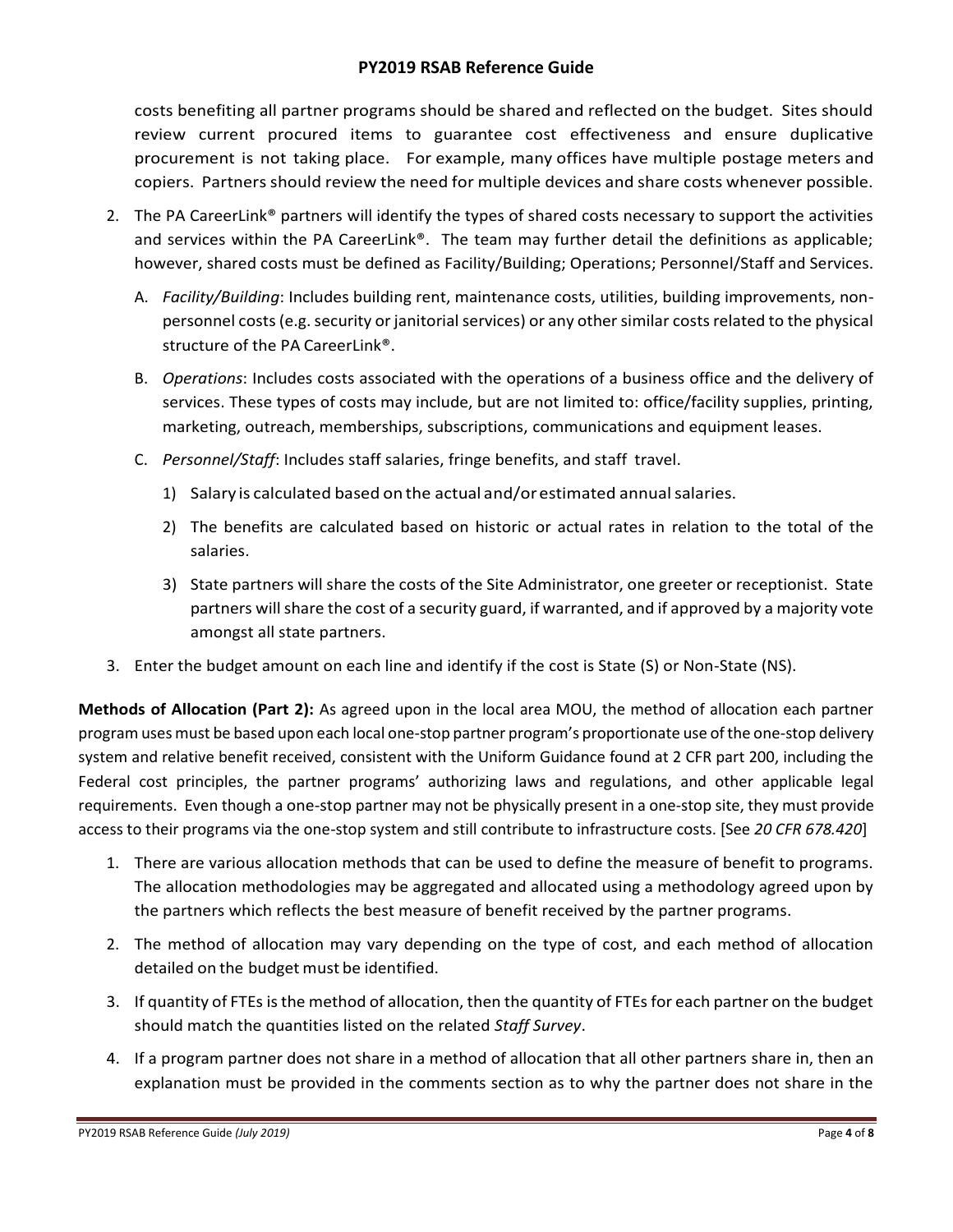method of allocation.

- 5. All one-stop program partners party to the local area MOU are considered "full" partners, and as such, must be represented on the RSAB.
- 6. Rent only Contributors: an entity that provides non-WIOA program services or activities.

**Annual Allocation to Partners (Part 3)**: This section reflects the partner's annual budget allocation by line item based on the cost allocation methodology. The one-stop partners costs will populate based on the formulas found in section 2.

- 1. Partner names and the order of the names found in "**Annual Allocation to Partners"** *must* be consistent with names and order of the partner names in "**Methods of Allocation"**.
- 2. Line item totals in "**Annual Allocation to Partners"** should match the line item budget amounts listed in "**Shared Annual Costs"**.
- 3. Previous budget amounts should be equal to the direct previous budget that was officially approved by all partners and received BWDA concurrence.
- 4. Generic partner names (e.g. ABC, Inc. or ZYX Social Services) should be never be used. Indicate the partner's authorized program name. LWDBs may associate a partner's name with the program name.

**Comments (Part 4):** This is the portion of the budget that should be used to offer any further helpful information. This section should be used to explain budget modifications. In-kind contributions and reasons for modifications must be annotated in section. Program income is not documented within the RSAB unless there is a special condition that needs to be explained. Under no situation will this section of the budget be used to expend program income funds.

#### **Noteworthy Budget Items**

#### **Rent:**

- 1. Total quantity of square feet, or sq. ft., annual total cost of rent and cost per sq. ft. should be noted in the comment section.
- 2. Shared Rent line item should list the quantity of sq. ft., cost per sq. ft., and should note if the rent was reduced by any Direct Rent charges.
- 3. Direct Rent that is charged per sq. ft. should list the quantity of sq. ft. and cost per sq. ft.
- 4. Direct Rent that is a fixed annual rent cost (i.e. not charged per sq. ft.) should be annotated on the budget line item; note any supporting information within the comment section.
- 5. If there is escalation annotate on the budget line item; note within the comment section the item, amount and effective date.

#### **State Local Area Network Connections:**

1. A PA CareerLink® career resource center, or CRC, connections are shared and should be listed on a separate line item from non-state device connections to the state's local area network, or LAN, which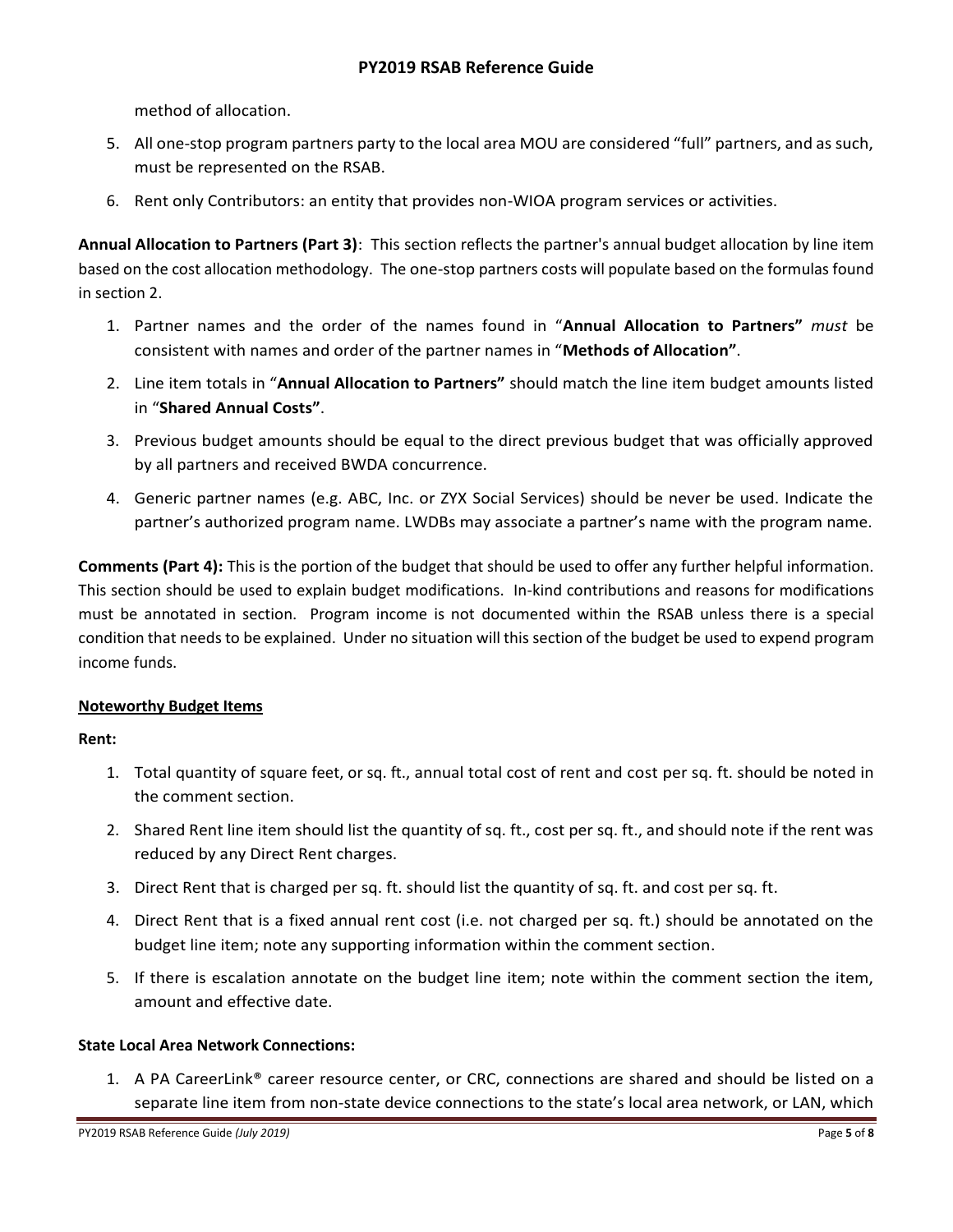are a direct charge to the applicable local partner.

- 2. Quantity of printers and personal computers, or PCs, should be annotated on the line item. As a reminder, all state LAN connection costs are asfollows: CRC PCs \$45 each per month, CRC Printers \$20 each per month, and any non-L&I state LAN connections are \$25 each per month.
- 3. With each new program year's budget or a budget modification, a site staff member should review the state CRC and non-state connections to the State LAN to ensure that the quantities charged on the budget are still accurate. BWDA should be made aware of any changes so that the inventory of the connections can be verified and updated accordingly.

## **Budget Line Item Increases and New Line Items:**

- 1. Significant increases to a budget line item should be accompanied with a justification for the increase so that one-stop partners understand the reason for the increase since all partners will be contributing to the higher cost. The justification can be provided in an email when the budget is submitted for partner review and concurrence, or it can be annotated on the budget. BWDA will determine funding availability for all state-level partners prior to executing NOO increases.
- 2. New line items should be notated in the budget comments as a change/modification, and if the new line item is a significant amount, a justification should also be provided.

## **Staffing Survey:**

- 1. A Staffing Survey with a current listing of partner staff, according to the survey's effective date, should be submitted with each new PY budget and any budget modifications.
- 2. Partner names referenced on the staffing survey should coincide with the partners listed on the related budget.
- 3. Partner FTEs reflected on the staffing survey should match the partner FTEs accounted for on the related budget if the budget uses a method of allocation based on FTEs.
- 4. If the FTEs on the staffing survey do not match the FTEs on the budget, the reason for the difference should be notated in some way on either the survey and/or the budget.
- 5. Staff that are agreed to be a shared cost should be reflected as shared on the staffing survey. The shared percentage of the shared staff must be annotated on the staffing survey and budget as not all shared staff are 100% shared. If a staff's salary is a 100% shared, do not include the staff as an FTE on the budget. Only the unshared positions or share of unshared salary should be reflected as FTEs on the budget.
- 6. Staff that split time between multiple locations should have the various locations notated on the staffing survey.
- 7. If staff that go to multiple locations are not counted as 1 full FTE on any staffing survey, but are on each relevant PA CareerLink® staffing survey as a portion of an FTE, then please ensure that the total sum of the FTE portions equal 1 FTE.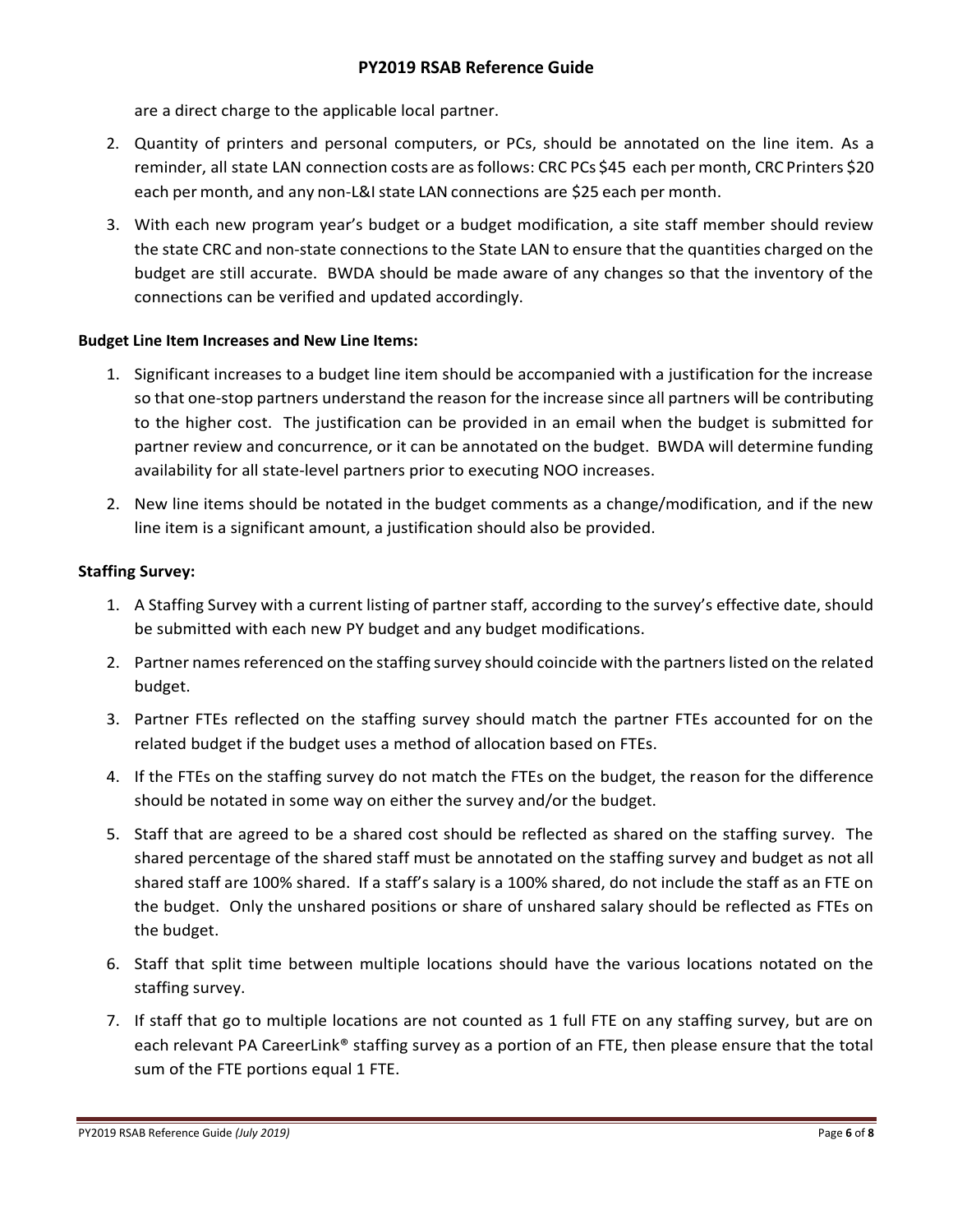**Calculations:** Before a budget is finalized and submitted for partner concurrence, the calculations should be double-checked to ensure the following:

- 1. Ensure FTE data, PCs and printers (LAN connected) and leasing costs are verified. This verification will eliminate unnecessary reviews at the local, regional and state-level.
- 2. The cell formulas reference the correct cells and method of allocation when allocating a line item budget to each partner.
- 3. The partner allocations line item totals equal the total for each line item budget.
- 4. The total budget for the sum of each line item budget should equal the total of the sum of each partner's budget allocation.

## **PROGRAM INCOME and the RSAB-FINANCIAL STATUS REPORT (FSR)**

Program income earned in a PA CareerLink® system because of shared activities is attributable to all one-stop program partners participating in the cost. The program income must be allocated in the same proportion as the shared costs. Program income must be expended on allowable grant activities. Partners may agree to use program income to reduce theirshare of costs orresources needed to fund the one-stop center costs, or for other purposes, if allowable underthe partners' authorizing statutes andregulations. If program income is earned from user or rental fees, the program income should be distributed to all partners on the budget. Program income must be expended within the program year it was earned; there can be no carryover of program income to the next program year.

The **RSAB-FSR** worksheet must be utilized for quarterly expenditure reporting and is the only format that is to be used when submitting quarterly expenditures for each PA CareerLink® within each LWDA. The RSAB-FSR must be submitted within 45-days after the end of each quarter; however, the fourth quarter RSAB FSR is due no later than August 31st. Please note that once RSAB-FSRs are submitted to BWDA the local area does not need to wait upon BWDA's approval to draw funds. Normally, BWDA does not indicate RSAB-FSR approval; however, BWDA may contact the local area for clarification if questions arise. LWDA that have multiple PA CareerLink® sites, the RSAB-FSR worksheets must be submitted in a single Excel workbook file that has a summary tab that aggregates all the information from the multiple PA CareerLink<sup>®</sup> sites.

The earning, allocation, and use of program income must be addressed generally in the MOU and reported on the RSAB-FSR. The amount of quarterly program income earned and expended must be reported in the RSAB-FSR's **"(Part 2-A) Program Income"**. The source description of each separate program income stream must be reported in **"(Part 2-B) Program Income"**; notate the partner program funding stream source(s) used to generate the program income, as well as, how, where and when the program income was earned. If an additional document is required to notate the program income source description then submit a document with the RSAB-FSR that is properly identified (i.e. same information as provided with the RSAB-FSR) and with the notations articulated. The amount of attributable program income for each partner must be reported in **"(Part 3) Partner Expenses"**.